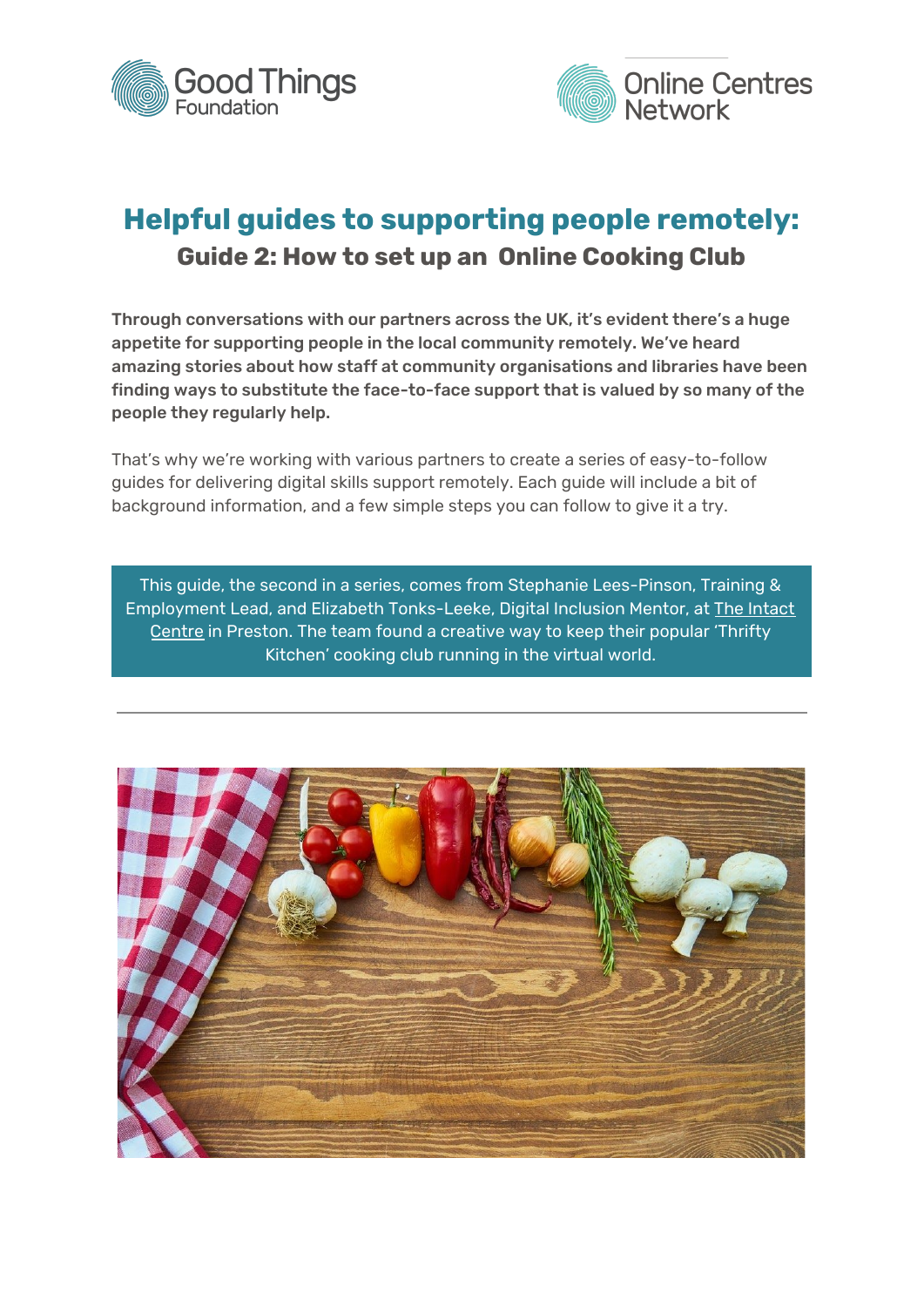



#### The context

The Intact Centre provides a range of support in the communities around Preston including tailored advice, financial guidance and social clubs and gatherings. Much of this support has now moved online, allowing the team to continue developing trusted relationships with those who need help and a familiar voice the most.

When the centre is open, they normally operate a Food Hub in partnership with Preston City Council and a network of other like-minded organisations. Their primary aim is to get much-needed food parcels to vulnerable families, and then help them make tasty, nutritious meals out of the ingredients they've been sent.

#### Making it happen

Typically many of the service users don't know what to do with some of the ingredients from the centre's pantry, so they set up Thrifty Kitchen. This is typically a regular class, including cooking lessons with a huge focus on socialising. Over the past few weeks, Stephanie launched the Thrifty Kitchen Facebook Group and Youtube Channel to continue this much-needed support online.

The Facebook Group allows the team to post recipe cards, create interactive polls about food, and most importantly provide a platform for people in the community to connect with each other. This conversational aspect keeps the group informal, and helping people to set-up notifications on their devices means that none of the members miss the latest posts. Members also regularly point people in the direction of other support services that they may not have heard about otherwise.

After a few weeks, the team began making videos and publishing Facebook stories of cooking tutorials using the basic ingredients they knew people had at home. Members are encouraged to give it a go themselves, and some even share photographs of their finished meals. Not only does the group help people feed their families, it also gets them practising their digital skills.

It's not just the people they support who are having fun either - those involved at The Intact Centre have set-up their own group to encourage each other to be more creative in the kitchen. In the coming weeks they'll be trialling a Thrifty Kitchen live cooking lesson, delivered using the Zoom platform. We can't wait to hear more.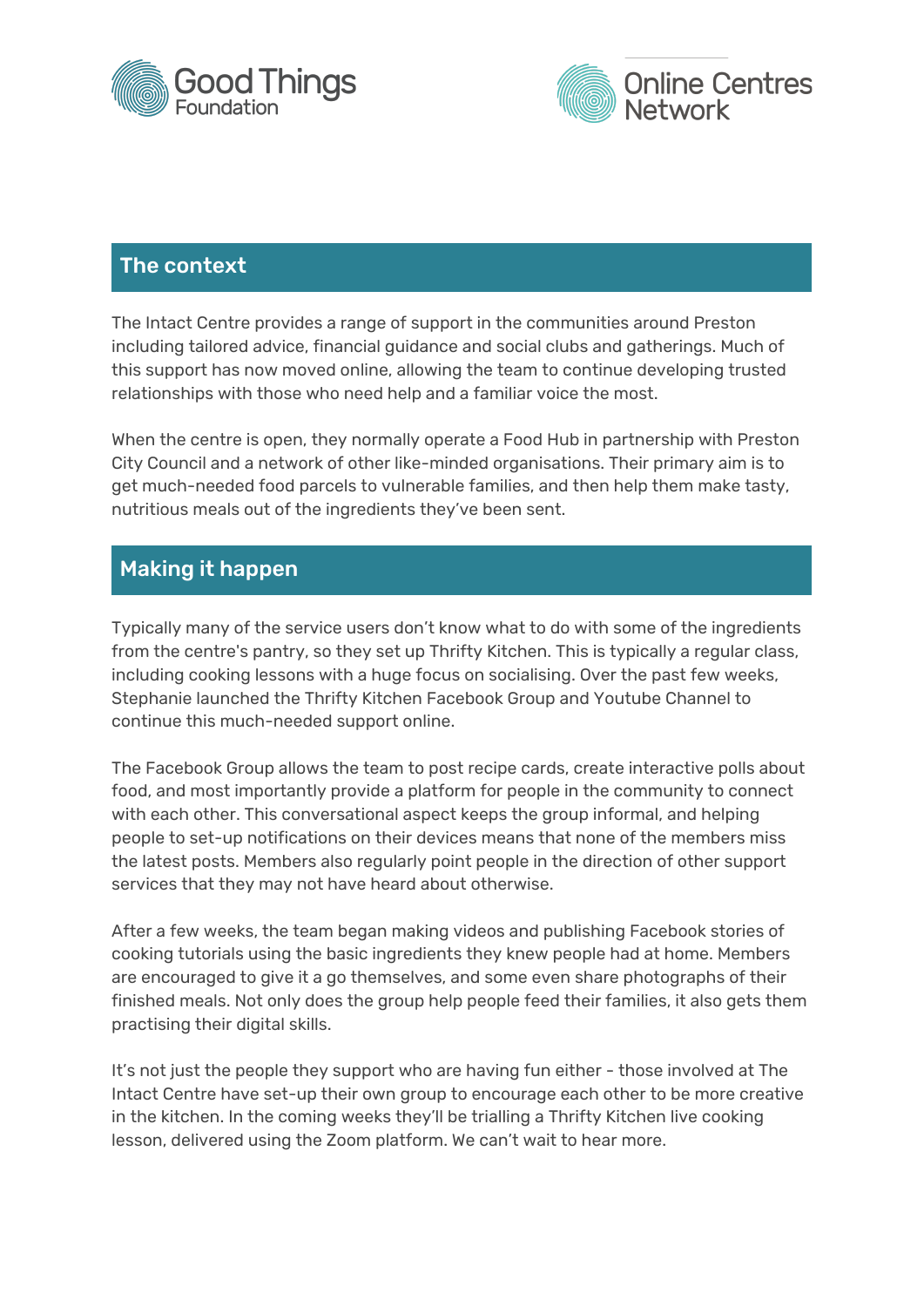



### Setting it up

- *1. Think of an appealing name for your Online Cooking Club. It has to be something that hooks people in, and gives a clear indication of what they can expect. It's also worth drawing up a rough plan, thinking about what you're going to post and when. Always plan content in advance and have ideas ready to go.*
- *2. Set-up an internal team of people at your organisation who are responsible for producing and posting content, as well as moderating and responding to comments. Although running a virtual club like this should be fun, it can become a little overwhelming if it's left to just one person.*
- *3. At this stage you have a plan, a team, and some content, so now it's time to set-up the Facebook Group and, or, a Youtube Channel. It's worth asking a couple of volunteers or clients you know who are comfortable using Facebook to help get the conversation started, hopefully inspiring others to engage. Avoid setting up a channel and then leaving it empty.*
- *4. After a few days or weeks of adding content, you'll have a fully fledged Online Cooking Club that's a hive of activity. Now's the time to start to promote it to everyone you support. Remember to ask your partners and funders to promote the group too. Maybe add a link to the Facebook Group and Youtube Channel from your website and other online platforms to increase traffic.*
- *5. This is the most important step, which is to have fun. Strike the balance between posting regular updates whilst avoiding making running the group a chore. Remember to ask your members for feedback regularly so you can ensure your Online Cooking Club is meeting the needs of those you're trying to help.*

#### Helpful resources

'How to set up [Facebook](https://www.socialmediaexaminer.com/how-to-set-up-facebook-groups-for-pages/) Groups for Pages' - Social Media Examiner 'Social Media [Mastery'](https://designschool.canva.com/courses/social-media-mastery/?lesson=master-social-media) - Canva 'How to host a webinar on [Youtube'](https://www.youtube.com/watch?v=hrPQBqKUjBw) - Youtube